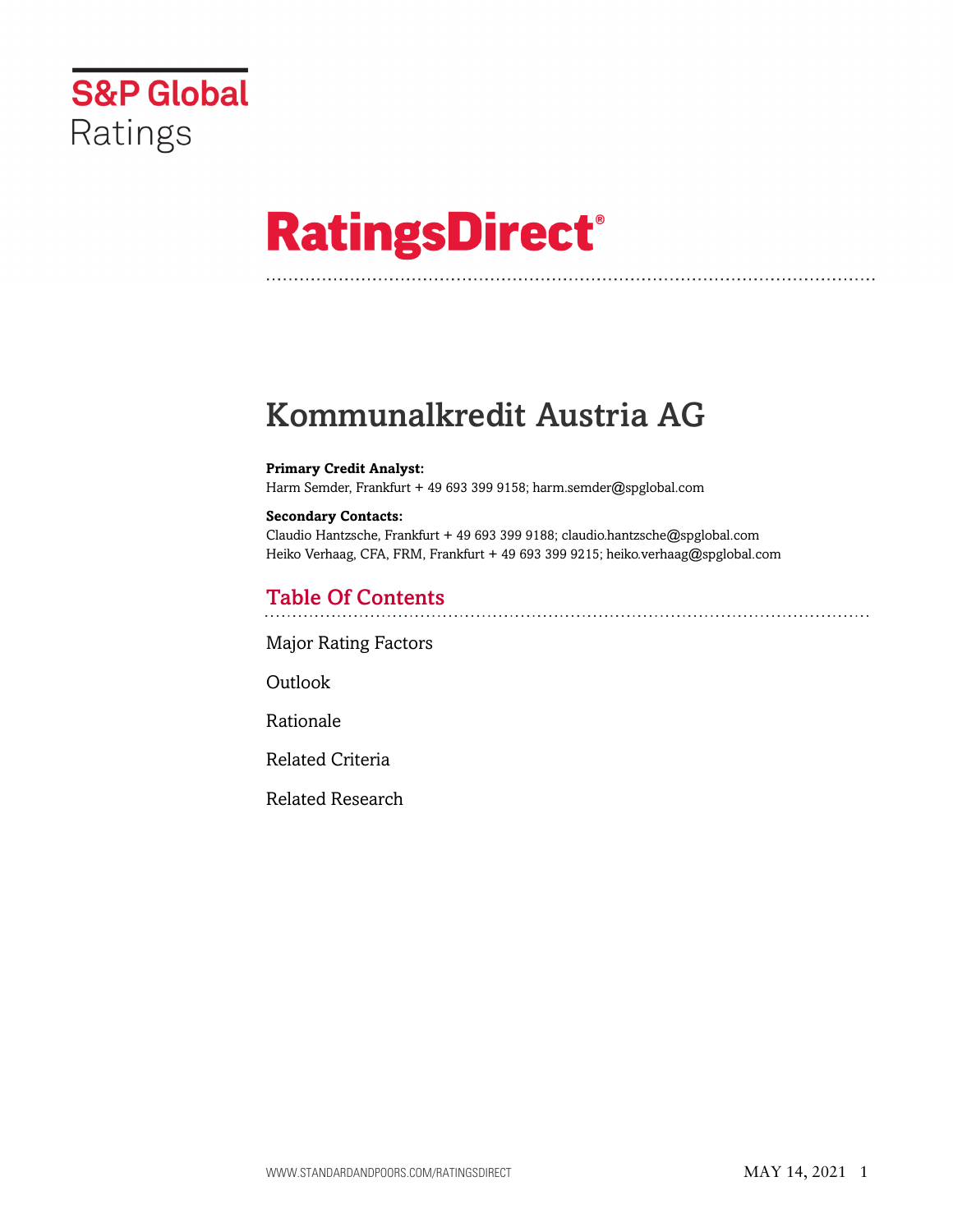# Kommunalkredit Austria AG



# <span id="page-1-0"></span>Major Rating Factors

| <b>Strengths:</b>                                                                                                                                                                                                                                                                                                                              | <b>Weaknesses:</b>                                                                                                                                                                                                                                                                                         |
|------------------------------------------------------------------------------------------------------------------------------------------------------------------------------------------------------------------------------------------------------------------------------------------------------------------------------------------------|------------------------------------------------------------------------------------------------------------------------------------------------------------------------------------------------------------------------------------------------------------------------------------------------------------|
| • Strong expertise and a niche franchise in<br>infrastructure, energy, and sustainable finance<br>projects, with historical links to public-sector<br>customers.<br>• Robust asset quality, underpinned by low credit-risk<br>costs and zero nonperforming loans.<br>• Solid risk-adjusted profitability, supporting a high<br>capital buffer. | • Business concentration on niche bespoke products<br>and services, and a limited number of customers.<br>• Tail risks from a small number of opportunistic<br>transactions, high business growth rates, and a high<br>share of syndication risks.<br>• Small size, with high dependence on key personnel. |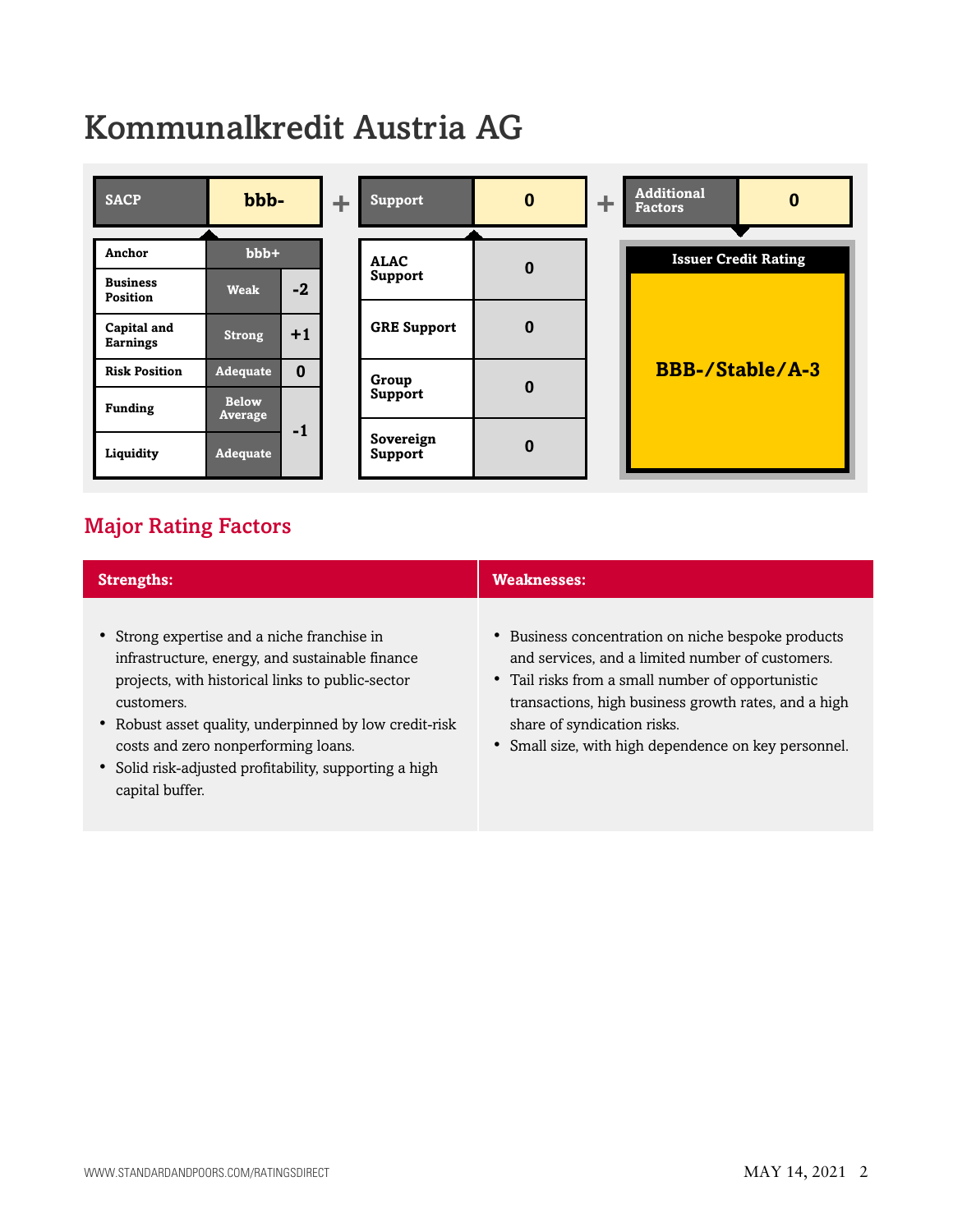#### **Outlook: Stable**

The stable outlook reflects our expectation that Kommunalkredit Austria AG (Kommunalkredit) will continue to report strong profits and that its business will remain highly resilient to the adverse economic environment over the next 24 months. Moreover, we anticipate that Kommunalkredit will gradually build its franchise and originate-to-collaborate business model in the infrastructure and energy financing markets while maintaining high capitalization. As the bank grows, we will look in particular for enhancements in governance and the broader control environment to keep pace with growth.

#### Downside scenario

We could lower our ratings on Kommunalkredit if the bank experiences a material deterioration in its risk-adjusted profitability or asset quality, or if a delayed economic recovery adversely affects Kommunalkredit's most important markets. Similarly, we could lower the ratings if Kommunalkredit fails to professionalize its organizational and business setup in line with strong business growth, if it shifts unexpectedly to an overly aggressive growth strategy beyond its core competencies, or if material risks from a high level of syndication emerge.

#### Upside scenario

We consider a positive rating action on Kommunalkredit as a remote prospect over the medium term. This reflects some persistent downside risks from the economic environment. More importantly, an upgrade would likely require a much broader franchise and a more diversified earnings profile, with concurrent improvements in controls to improve the bank's alignment with higher-rated peers.

### <span id="page-2-0"></span>Rationale

Our ratings reflect Kommunalkredit's robust niche business model, solid risk management, and earnings resilience to difficult operating conditions amid the COVID-19 pandemic. For example, Kommunalkredit reported a preliminary 15.4% return on equity (RoE) for the full-year 2020, after 10.3% in 2019, aided by strong business growth and robust asset quality.

We also believe that Kommunalkredit has made good progress in building both its reputation and its franchise for arranging infrastructure and energy finance, underwriting, and leading syndications; diversifying into new businesses; and improving its transaction granularity and cost efficiency. We anticipate that Kommunalkredit benefits particularly from its expertise and strong inflows of new business at attractive margins in the sustainable finance-related areas of green energy and social infrastructure such as hospitals. We see the bank's focus as supported by climate change and political support for a green economy, and by renewed political interest in strengthening social and health care infrastructure in a post-pandemic environment.

We balance the material progress Kommunalkredit has made in building its business position in its niche area against its transaction-driven revenue base that relies heavily on syndications. We note improving governance measures, including an increase in the number of members on the management board to three. Despite a large improvement in recent years, we remain mindful that Kommunalkredit remains more dependent on key personnel for business generation and organization than many of its similarly and higher-rated peers in Austria and elsewhere in Europe.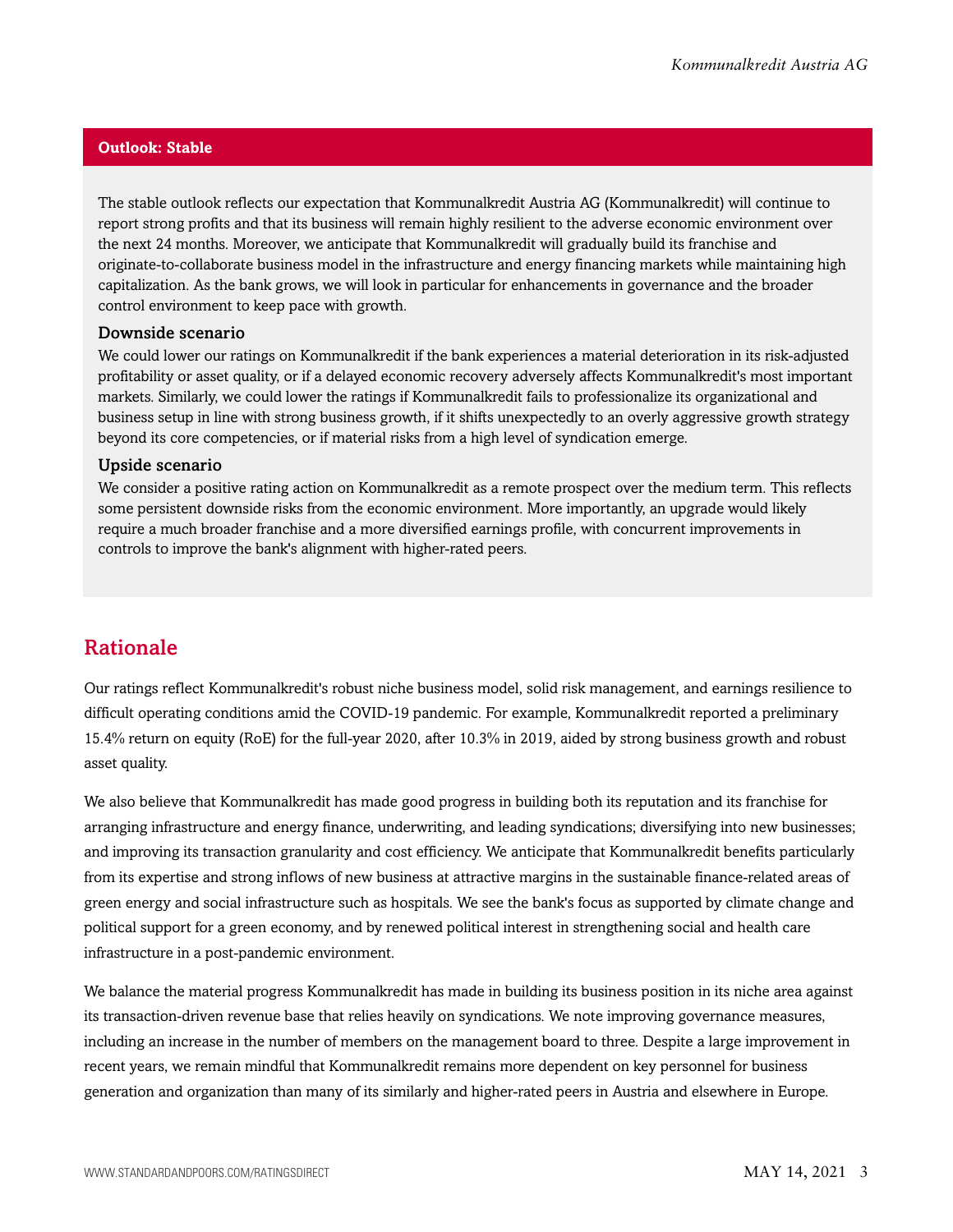We expect that capitalization will remain Kommunalkredit's particular strength, as indicated by our forecast for the bank's risk-adjusted capital (RAC) ratio of 11%-14% over the next two years. We anticipate that Kommunalkredit's asset-light business model, whereby it syndicates about 50% of new business, above-average earnings buffer, and committed owner provide sufficient funds for significant planned business growth. This ties in with Kommunalkredit's announcement of ambitious targets to deliver RoE before tax of 10% and above, with a common equity tier 1 (CET1) ratio above 15%. So far, Kommunalkredit's credit-risk record is excellent, considering that it had no credit-risk costs or nonperforming loans at year-end 2020, or in recent years, but we remain mindful of its more concentrated portfolio than we see at most other European banks.

We anticipate that Kommunalkredit's combined funding and liquidity assessment will remain weaker than that of many global peers, considering its high share of wholesale funding. Its increasing share of online marketed deposits is positive, but these deposits are more price-sensitive, confidence-driven, and less sticky compared to those at large diversified retail banks.

#### Anchor: The economic and industry risk scores reflect Kommunalkredit's geographically diverse exposures

Under our bank criteria, we use our Banking Industry Country Risk Assessment's economic risk and industry risk scores to determine a bank's anchor, the starting point in assigning an issuer credit rating. Our anchor for a commercial bank operating only in Austria is 'a-', based on an economic risk score of '2' and an industry risk score of '3' (on a scale from '1', the strongest score, to '10', the weakest).

Kommunalkredit pursues lending in several countries (see chart 1), and we take the bank's international corporate exposures into account when analyzing its economic risks. Since more than 60% of the bank's exposures are in countries with weaker economic risk scores than Austria, our weighted economic risk score for Kommunalkredit is '3'. We regard the relevant industry for Kommunalkredit as Austria. Combining a weighted economic risk score of '3' and an Austrian industry risk score of '3', we derive the anchor of 'bbb+', one notch below the anchor of purely domestic banks.

Although more than half of Kommunalkredit's exposures are to countries with negative economic risk trends, we expect the bank's anchor to remain at its current level as the high degree of geographic diversification adds resilience to the business.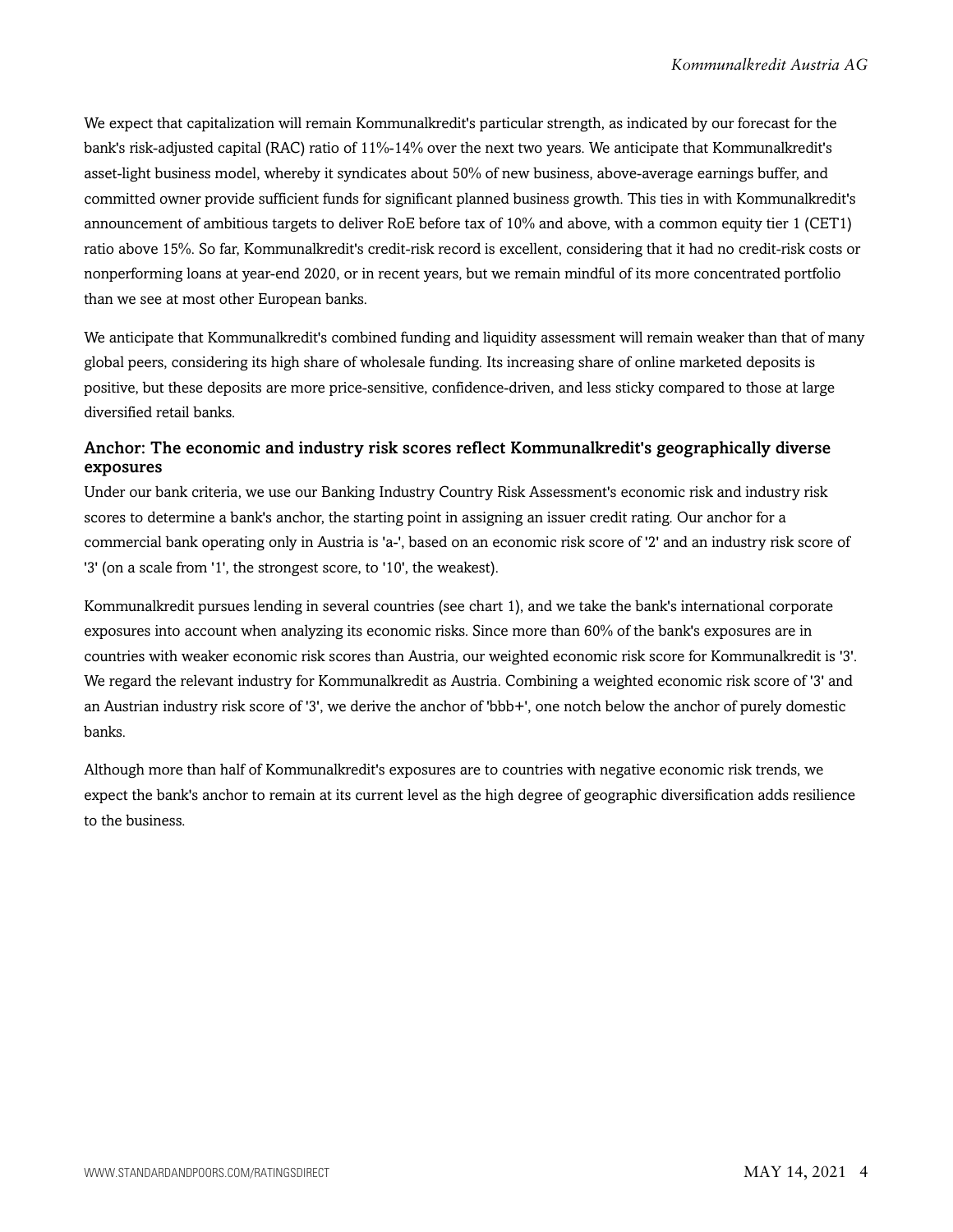#### **Chart 1**

#### Kommunalkredit Has A Well-Diversified Geographical Footprint Weighted average economic risk



Source: S&P Global Ratings. Values are rounded to the nearest 5%. Copyright @ 2021 by Standard & Poor's Financial Services LLC. All rights reserved.

#### **Table 1**

| Kommunalkredit Austria AG--Key Figures |                        |        |        |        |        |  |  |
|----------------------------------------|------------------------|--------|--------|--------|--------|--|--|
|                                        | --Year-ended Dec. 31-- |        |        |        |        |  |  |
| (Mil. €)                               | 2020                   | 2019   | 2018   | 2017   | 2016   |  |  |
| Adjusted assets                        | 4422.7                 | 4305.1 | 3941.6 | 3663.0 | 3790.5 |  |  |
| Customer loans (gross)                 | 2755.0                 | 3017.0 | 3086.4 | 2675.4 | 2803.5 |  |  |
| Adjusted common equity                 | 262.4                  | 218.0  | 170.0  | 237.5  | 241.3  |  |  |
| Operating revenues                     | 104.2                  | 83.3   | 80.7   | 63.7   | 50.7   |  |  |
| Noninterest expenses                   | 60.9                   | 57.5   | 59.1   | 60.9   | 55.8   |  |  |
| Core earnings                          | 31.6                   | 25.6   | 9.3    | 13.5   | 8.6    |  |  |

#### Business position: Kommunalkredit is a specialized niche bank with superior resilience to pandemic-related economic shocks

We think that Kommunalkredit's concentrated business model and small size, along with its high dependence on key personnel, make the bank more sensitive to adverse scenarios compared to peers. We balance this against Kommunalkredit's material strategic and operational progress following its re-privatization and restructuring in 2015. Kommunalkredit has demonstrated high risk-adjusted profitability in difficult markets since the start of the COVID-19 pandemic. We forecast that Kommunalkredit will continue to report high growth in new business and international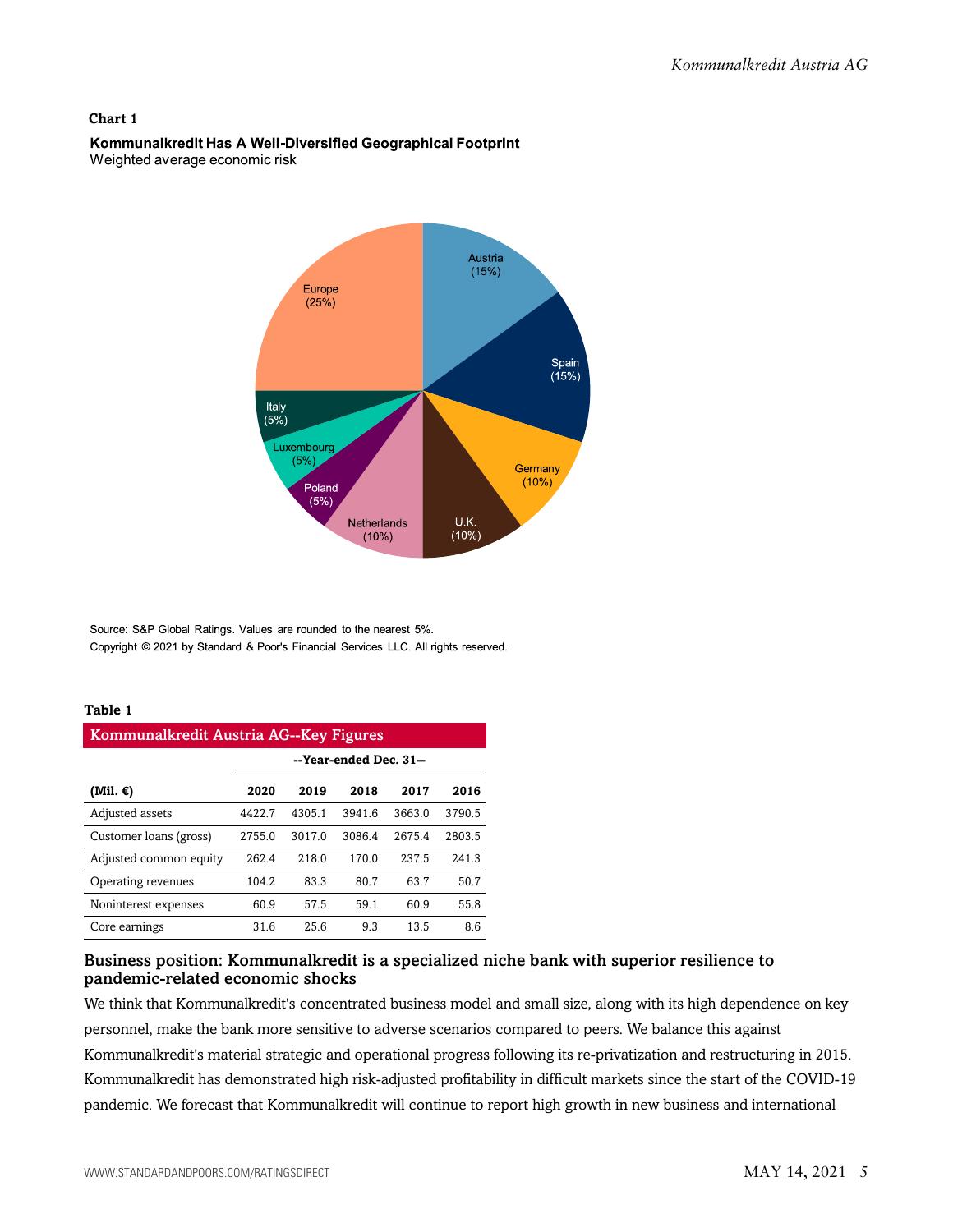business diversification in 2021-2023, supported by an economic recovery in Europe.

Kommunalkredit's business stability was remarkable amid the pandemic in 2020, benefiting from its expertise in environmental and social infrastructure financing. The bank's key focus is on sourcing, underwriting, and advisory services in the early stages of the project life cycle, complemented by an active syndication strategy for long-term investors.

We expect Kommunalkredit to outperform many of its peers and largely deliver on its ambitious targets for 2021-2023, such as RoE of 10%; a cost-to-income ratio of 50%; and a CET1 ratio of 15%. Kommunalkredit has strong inflows of new business at attractive margins, considering its focus on infrastructure and energy financing, particularly green energy, and social infrastructure, such as hospitals (see chart 2). We believe these business inflows will be boosted by climate change and political support to green the economy, and by renewed political interest in strengthening social and health care infrastructure in a post-pandemic environment. Given Kommunalkredit's balance sheet-light business model, with about 50% of new business syndicated, high earnings, and committed owner, we believe that it will find sufficient funds and capital to seize growth opportunities.

#### **Table 2**

| Kommunalkredit Austria AG--Business Position |                        |      |      |      |      |  |  |
|----------------------------------------------|------------------------|------|------|------|------|--|--|
|                                              | --Year-ended Dec. 31-- |      |      |      |      |  |  |
| (%)                                          | 2020                   | 2019 | 2018 | 2017 | 2016 |  |  |
| Return on average common equity              | 10.4                   | 9.3  | 49   | 62   | 177  |  |  |

#### **Chart 2**

#### Kommunalkredit's Business Model Has Shifted Toward Infrastructure Finance Credit portfolio by borrower type



Source: Company information, S&P Global Ratings.

Copyright © 2021 by Standard & Poor's Financial Services LLC. All rights reserved.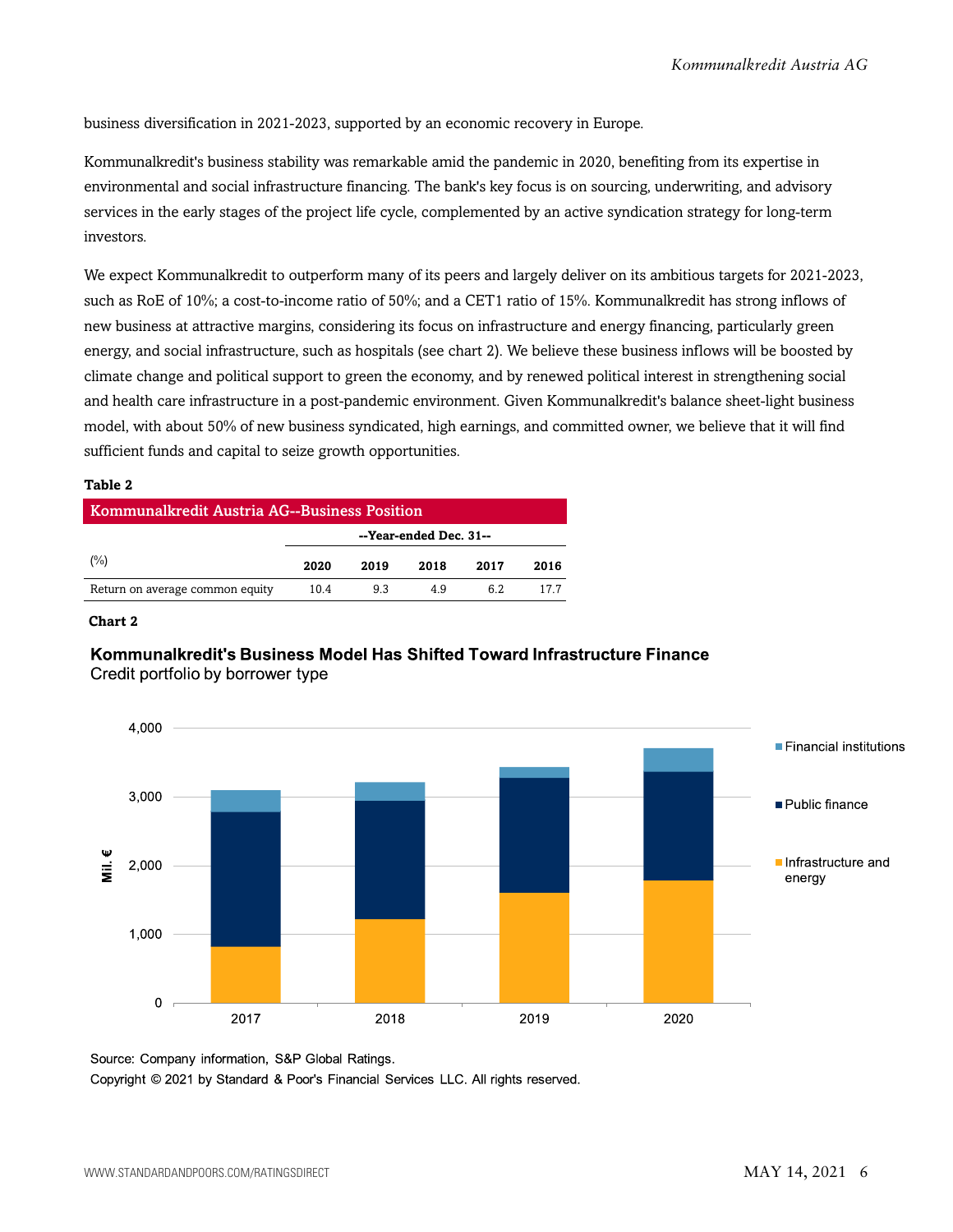#### Capital and earnings: We expect that capital injections will accompany Kommunalkredit's ambitious growth plans

We expect that Kommunalkredit's capitalization will remain a rating strength, as indicated by our forecast that the bank's RAC ratio will range between 11% and 14% over the next two years (see chart 3). We base our expectation for the next two years on the following assumptions:

- An increase in S&P Global Ratings' risk-weighted assets of around 250% over 2021-2022, reflecting the bank's growth ambitions, as well as a structural shift in its portfolio as public-sector exposures expire. We expect total asset growth to understate the bank's growth trajectory due to its balance sheet-light syndication strategy. We expect the bank to accompany its growth ambitions with significant capital increases, allowing it to meet its self-set CET1 target of around 15%.
- A positive net result from the core operations, reflecting increased underwriting activities and a contained cost base.
- A resumption of dividend payments of €3.4 million in financial 2020, after a break in payments in financial 2019 in line with the European Central Bank's recommendations.

#### **Chart 3**

#### Kommunalkredit's Capitalization Should Keep Up With Its Ambitious Growth Plans S&P Global Ratings' RWAs and RAC ratio forecast



RWAs--Risk-weighted assets. RAC--Risk-adjusted capital. f--Forecast. Source: S&P Global Ratings. Copyright © 2021 by Standard & Poor's Financial Services LLC. All rights reserved.

#### **Table 3**

| Kommunalkredit Austria AG--Capital And Earnings |                        |      |      |      |      |  |
|-------------------------------------------------|------------------------|------|------|------|------|--|
|                                                 | --Year-ended Dec. 31-- |      |      |      |      |  |
| (%)                                             | 2020                   | 2019 | 2018 | 2017 | 2016 |  |
| Tier 1 capital ratio                            | 20.3                   | 17 R | 199  | 23.5 | 32.9 |  |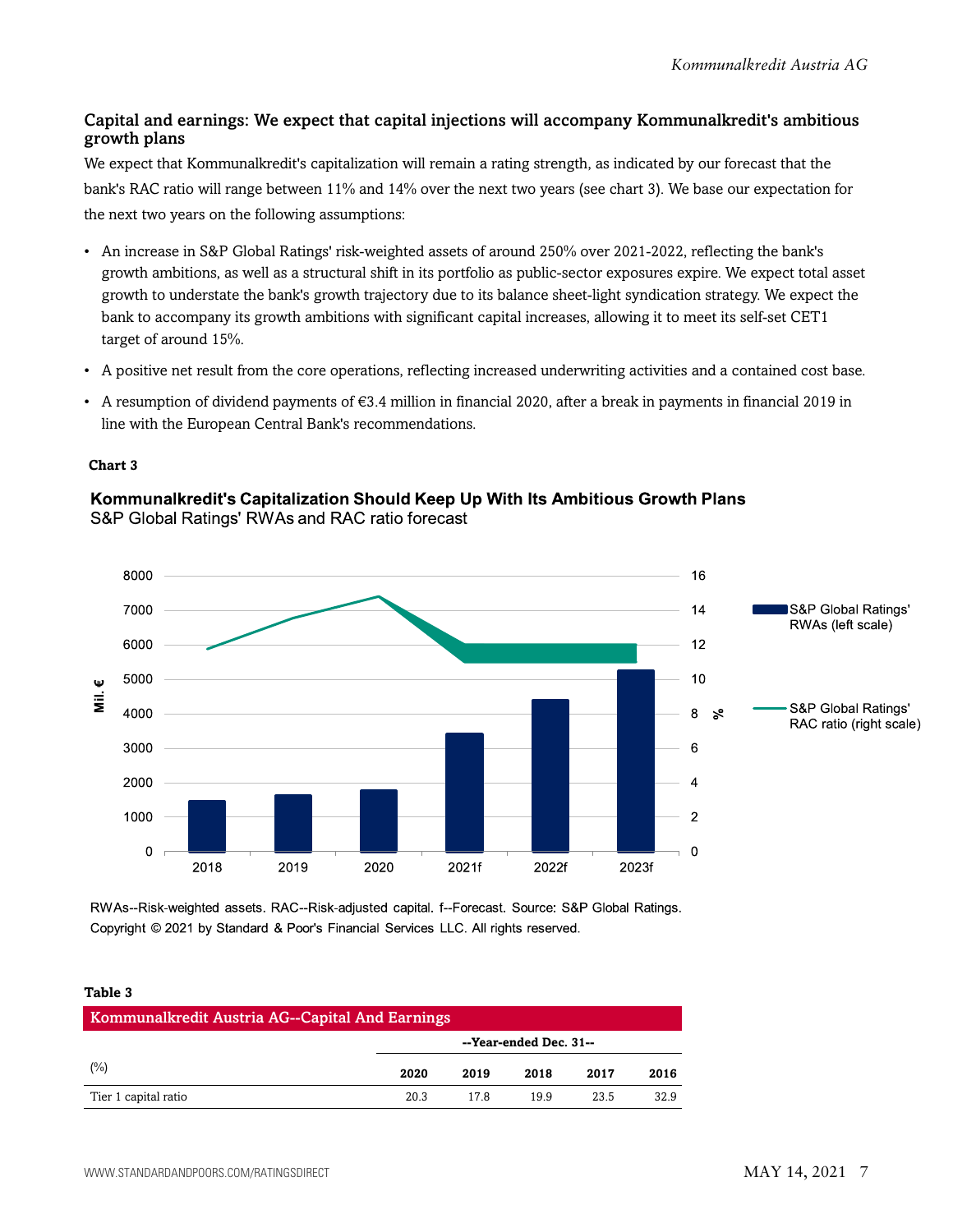#### **Table 3**

#### Kommunalkredit Austria AG--Capital And Earnings (cont.)

| $(\%)$                                               | 2020  | 2019  | 2018  | 2017  | 2016   |
|------------------------------------------------------|-------|-------|-------|-------|--------|
| S&P Global Ratings' RAC ratio before diversification | 14.9  | 13.5  | 11.7  | N/A   | N/A    |
| S&P Global Ratings' RAC ratio after diversification  | 12.3  | 10.3  | 9.6   | N/A   | N/A    |
| Adjusted common equity/total adjusted capital        | 100.0 | 100.0 | 100.0 | N/A   | N/A    |
| Net interest income/operating revenues               | 74.0  | 70.4  | 65.3  | 55.3  | 72.0   |
| Fee income/operating revenues                        | 27.4  | 29.9  | 22.9  | 27.1  | 33.1   |
| Market-sensitive income/operating revenues           | (1.6) | (3.5) | 0.3   | (2.1) | (23.3) |
| Cost-to-income ratio                                 | 58.4  | 69.1  | 73.2  | 95.6  | 110.0  |
| Preprovision operating income/average assets         | 1.0   | 0.6   | 0.6   | 0.1   | (0.1)  |
| Core earnings/average managed assets                 | 0.7   | 0.6   | 0.2   | 0.4   | 0.2    |

RAC--Risk-adjusted capital. N/A--Not applicable.

#### **Table 4**

| Kommunalkredit Austria AG Risk-Adjusted Capital Framework Data |                 |                                |                                       |                           |                                                |  |
|----------------------------------------------------------------|-----------------|--------------------------------|---------------------------------------|---------------------------|------------------------------------------------|--|
| (Mil. $\epsilon$ )                                             | Exposure*       | <b>Basel III</b><br><b>RWA</b> | <b>Average Basel III</b><br>$RW(\% )$ | <b>S&amp;P Global RWA</b> | <b>Average S&amp;P Global</b><br><b>RW</b> (%) |  |
| Credit risk                                                    |                 |                                |                                       |                           |                                                |  |
| Government and central banks                                   | 2,077           | 17                             | $\mathbf{1}$                          | 71                        | 3                                              |  |
| Of which regional governments and<br>local authorities         | 656             | $\overline{2}$                 | $\Omega$                              | 24                        | $\overline{4}$                                 |  |
| <b>Institutions and CCPs</b>                                   | 538             | 53                             | 10                                    | 62                        | 12                                             |  |
| Corporate                                                      | 1,726           | 1,404                          | 81                                    | 1,294                     | 75                                             |  |
| Retail                                                         | $\pmb{0}$       | 0                              | 0                                     | 0                         | $\mathbf 0$                                    |  |
| Of which mortgage                                              | $\mathbf{0}$    | $\Omega$                       | $\mathbf{0}$                          | $\Omega$                  | $\bf{0}$                                       |  |
| Securitization§                                                | $\Omega$        | $\Omega$                       | $\Omega$                              | $\Omega$                  | $\mathbf{0}$                                   |  |
| Other assets <sup>+</sup>                                      | 48              | 32                             | 67                                    | 84                        | 176                                            |  |
| Total credit risk                                              | 4.388           | 1,507                          | 34                                    | 1,511                     | 34                                             |  |
| <b>Credit valuation adjustment</b>                             |                 |                                |                                       |                           |                                                |  |
| Total credit valuation adjustment                              | Щ,              | 13                             | $\overline{\phantom{a}}$              | 17                        |                                                |  |
| <b>Market risk</b>                                             |                 |                                |                                       |                           |                                                |  |
| Equity in the banking book                                     | $\mathbf{1}$    | $\mathbf{1}$                   | 116                                   | 8                         | 989                                            |  |
| Trading book market risk                                       | $\overline{a}$  | 0                              | $\overline{\phantom{a}}$              | $\Omega$                  |                                                |  |
| Total market risk                                              | $\overline{a}$  | $\mathbf{1}$                   | $\overline{\phantom{a}}$              | 8                         |                                                |  |
| Operational risk                                               |                 |                                |                                       |                           |                                                |  |
| Total operational risk                                         | $\overline{a}$  | 136                            | $\overline{\phantom{a}}$              | 220                       |                                                |  |
|                                                                |                 | <b>Basel III</b>               | <b>Average Basel II</b>               |                           | % of S&P Global                                |  |
| (Mil. $\epsilon$ )                                             | <b>Exposure</b> | <b>RWA</b>                     | RW (%)                                | <b>S&amp;P Global RWA</b> | <b>RWA</b>                                     |  |
| Diversification adjustments                                    |                 |                                |                                       |                           |                                                |  |
| RWA before diversification                                     | $\overline{a}$  | 1,687                          | --                                    | 1,757                     | 100                                            |  |
| Total diversification/concentration<br>adjustments             | $\overline{a}$  | $\overline{\phantom{a}}$       | --                                    | 372                       | 21                                             |  |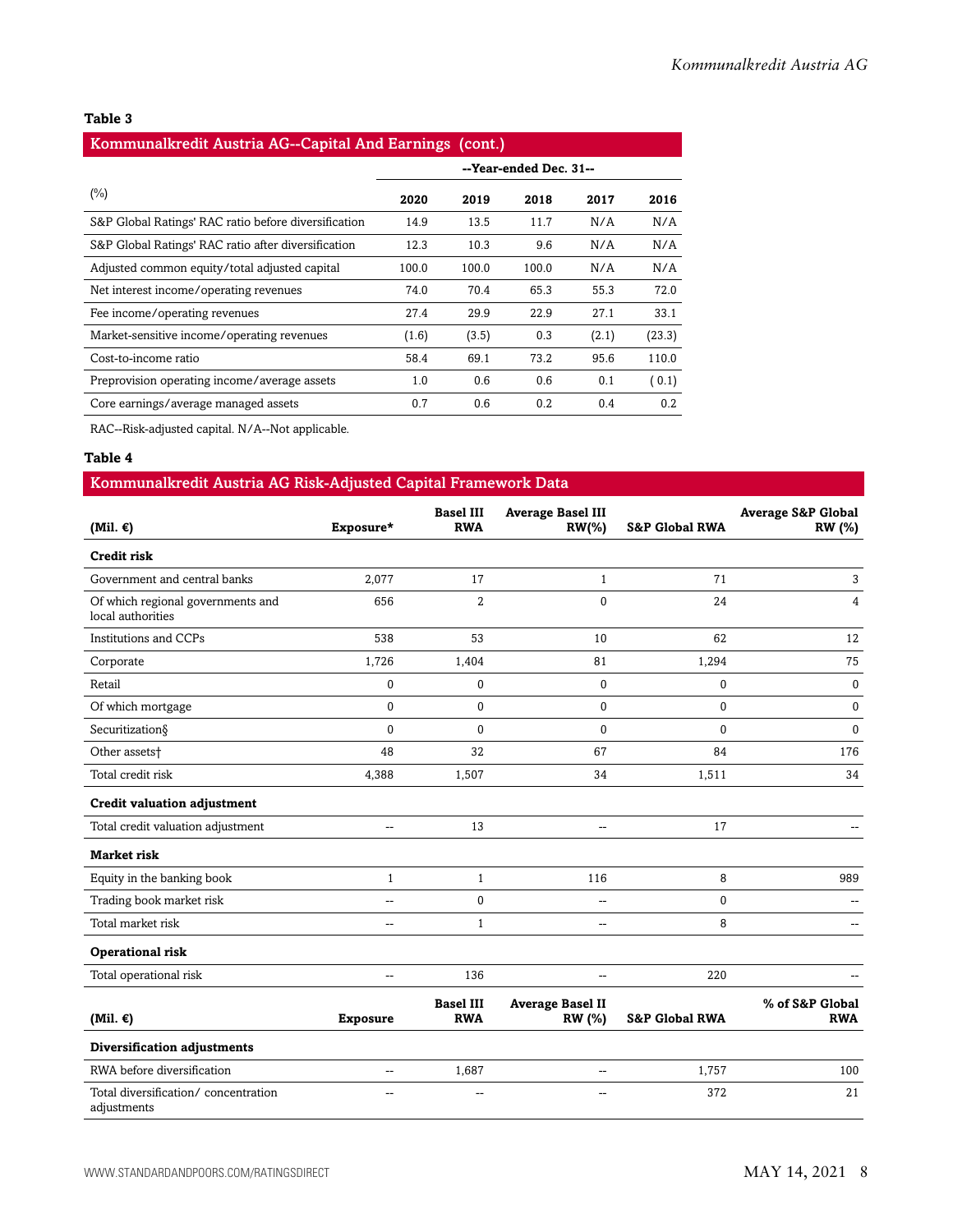#### **Table 4**

| Kommunalkredit Austria AG Risk-Adjusted Capital Framework Data (cont.) |                |                          |                                  |                                           |
|------------------------------------------------------------------------|----------------|--------------------------|----------------------------------|-------------------------------------------|
| RWA after diversification                                              | 1.687<br>--    | $\overline{\phantom{a}}$ | 2.129                            | 121                                       |
| (Mil. €)                                                               | Tier 1 capital | Tier 1 ratio $(\%)$      | <b>Total adjusted</b><br>capital | <b>S&amp;P Global RAC</b><br>ratio $(\%)$ |
| Capital ratio                                                          |                |                          |                                  |                                           |
| Capital ratio before adjustments                                       | 331            | 19.6                     | 262                              | 14.9                                      |
| Capital ratio after adjustments‡                                       | 331            | 19.6                     | 262                              | 12.3                                      |

\*Exposure at default. §Securitization exposure includes the securitization tranches deducted from capital in the regulatory framework. †Exposure and S&P Global Ratings' risk-weighted assets for equity in the banking book include minority equity holdings in financial institutions. ‡Adjustments to Tier 1 ratio are additional regulatory requirements (e.g. transitional floor or Pillar 2 add-ons). RWA--Risk-weighted assets. RW--Risk weight. RAC--Risk-adjusted capital. Sources: Company data as of Dec. 31, 2020, S&P Global Ratings.

#### Risk position: A large capital buffer mitigates Kommunalkredit's volatile revenues

Kommunalkredit's risk position is in line with that of other European niche banks. Apart from complexity in some infrastructure and energy financing transactions, the bank does not have complex products on its balance sheet. Since its setup at the end of 2015, the bank does not have any nonperforming assets either. Kommunalkredit's track record of loan losses has limited informational value due to the restructuring and asset transfer in 2015.

We see concentration risks due to Kommunalkredit's small size, focus on certain sectors (see chart 4), and high lending growth in recent years. We expect the cost of risk to increase but remain manageable in the next 12-24 months. However, we also expect that the bank's risk metrics will deteriorate to more normal levels in the medium-to-long term.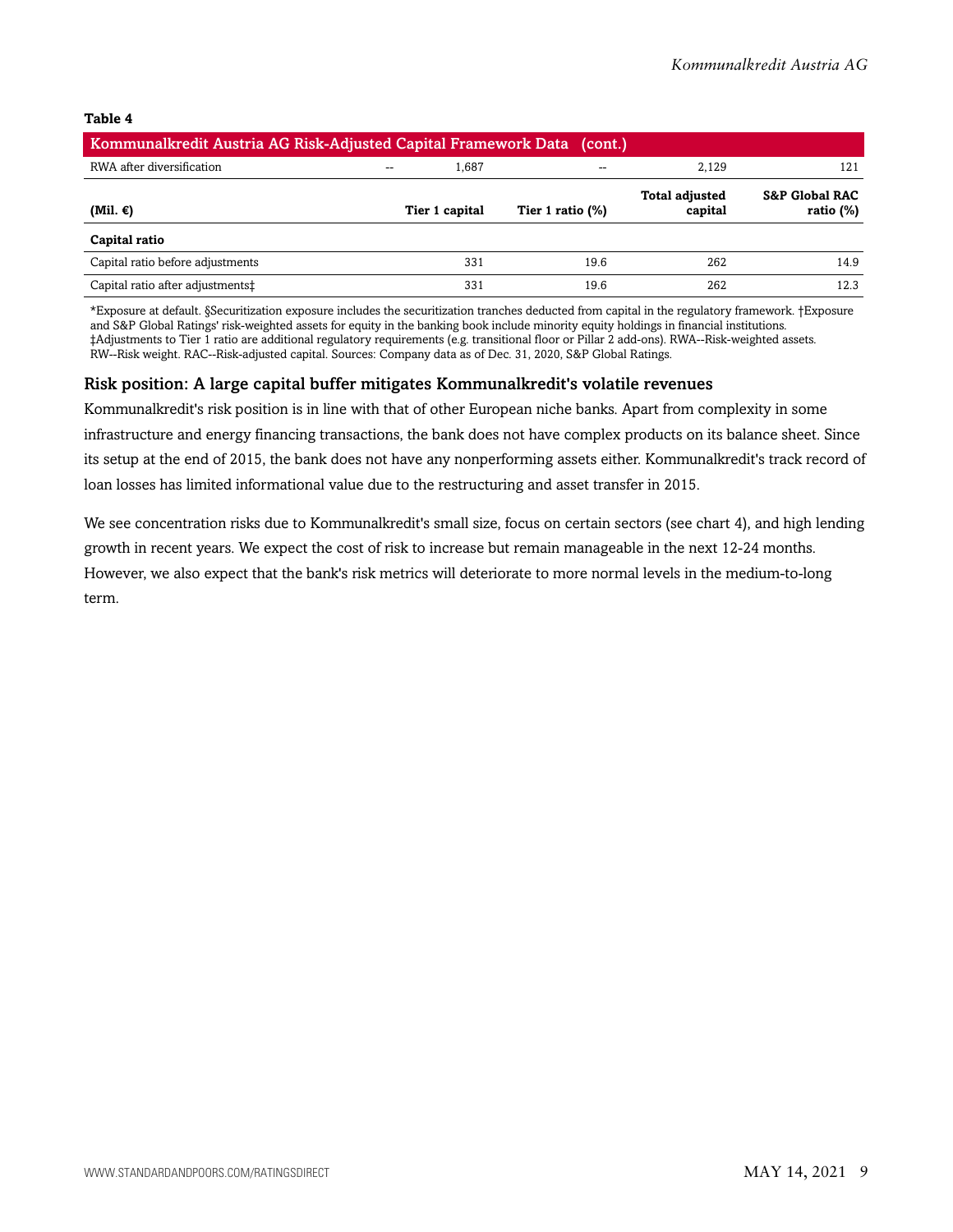#### **Chart 4**

#### Kommunalkredit Has A Relatively High Concentration Surcharge

Total S&P Global Ratings' RAC concentration adjustment / S&P Global Ratings' RWAs before diversification



RAC--Risk-adjusted capital. RWA--Risk-weighted assets. DS--Danmarks Skibskredit. KA--Kommunalkredit Austria. PBB--Deutsche Pfandbriefbank. HCOB--Hamburg Commercial Bank. UBA--UniCredit Bank Austria. Source: S&P Global Ratings.

Copyright © 2021 by Standard & Poor's Financial Services LLC. All rights reserved.

#### **Table 5**

# Kommunalkredit Austria AG--Risk Position

|                                                                                  |       |       | --Year-ended Dec. 31-- |       |       |
|----------------------------------------------------------------------------------|-------|-------|------------------------|-------|-------|
| (%)                                                                              | 2020  | 2019  | 2018                   | 2017  | 2016  |
| Growth in customer loans                                                         | (8.7) | (2.3) | 15.37                  | (4.6) | (8.8) |
| Total diversification adjustment/S&P Global Ratings' RWAs before diversification | 21.2  | 31.2  | 22.6                   | 17.8  | 27.0  |
| Total managed assets/adjusted common equity (x)                                  | 16.9  | 19.7  | 23.2                   | 15.4  | 15.7  |
| New loan loss provisions/average customer loans                                  | 0.0   | 0.1   | 0.0                    | 0.0   | 0.0   |
| Gross nonperforming assets/customer loans + other real estate owned              | 0.0   | 0.0   | 0.0                    | 0.0   | 0.0   |
| Loan loss reserves/gross nonperforming assets                                    | N.M.  | N.M   | N.M.                   | N.M   | N.M.  |

RWAs--Risk-weighted assets. N.M.--Not meaningful.

#### Funding and liquidity: Deposit funding has a greater role as a funding source

We consider Kommunalkredit's funding as weaker than that of many of its global peers. Although its share of wholesale funding has decreased against a significant rise in deposits, including term deposits, on the funding side, we consider online marketed deposits to be rather price sensitive and less sticky. We expect the ratio of broad liquid assets to short-term wholesale funding to remain close to current levels of 1.5x-2.0x over the next two years (see chart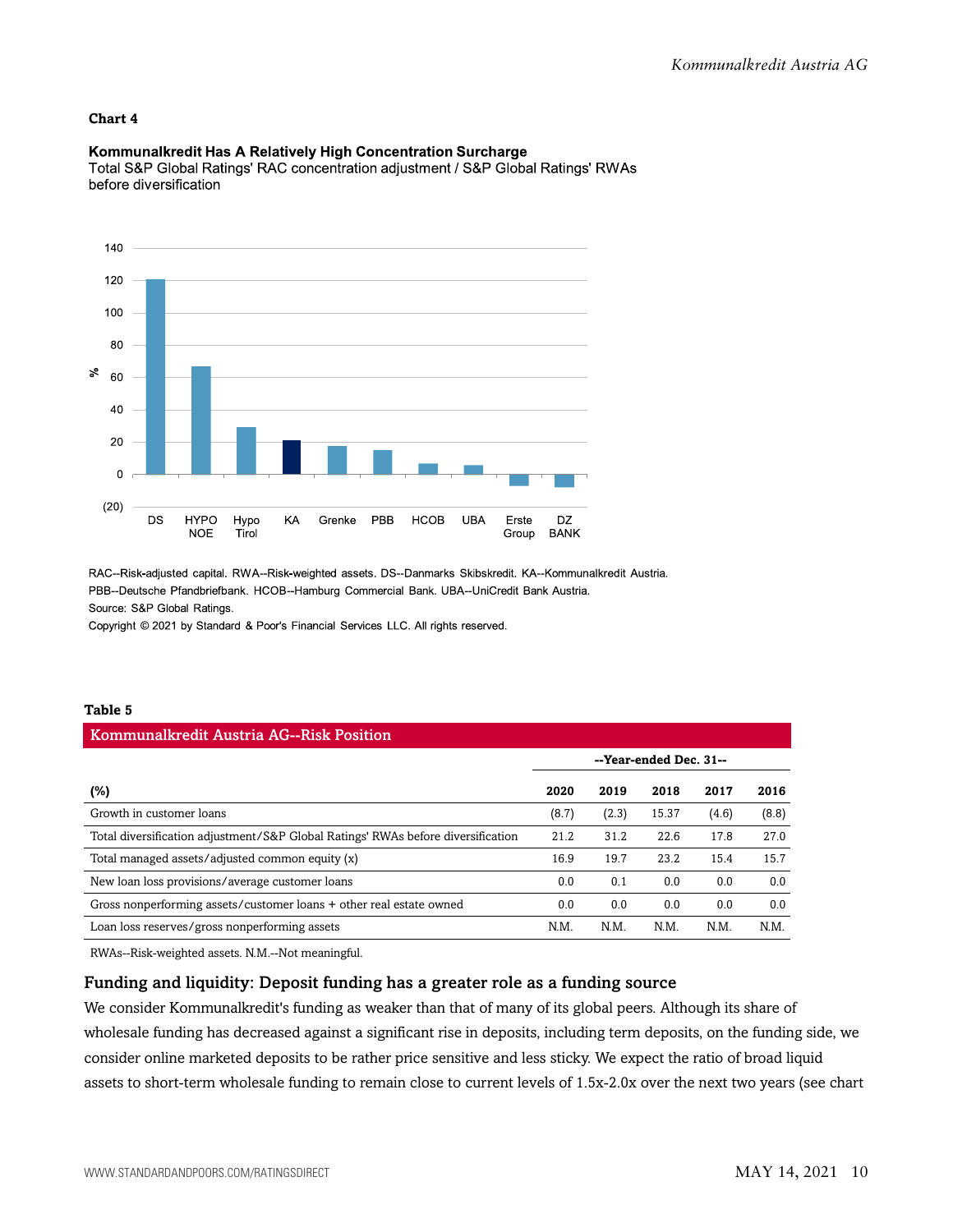5), with a survival period of over six months and no access to the external market.

#### **Chart 5**





KA--Kommunalkredit Austria. PBB--Deutsche Pfandbriefbank AG. DS--Danmarks Skibskredit A/S. HCOB--Hamburg Commercial Bank AG. BLAST--Broad liquid assets/short-term wholesale funding. Unless indicated otherwise, all data are as per the latest 2020 report. Source: S&P Global Ratings. Copyright © 2021 by Standard & Poor's Financial Services LLC. All rights reserved.

#### **Table 6**

| Kommunalkredit Austria AG--Funding And Liquidity     |                        |         |       |       |          |  |  |
|------------------------------------------------------|------------------------|---------|-------|-------|----------|--|--|
|                                                      | --Year-ended Dec. 31-- |         |       |       |          |  |  |
| (%)                                                  | 2020                   | 2019    | 2018  | 2017  | 2016     |  |  |
| Core deposits/funding base                           | 55.6                   | 50.6    | 42.6  | 33.4  | 17.3     |  |  |
| Customer loans (net)/customer deposits               | 130.1                  | 160.7   | 211.8 | 257.7 | 507.8    |  |  |
| Long-term funding ratio                              | 88.0                   | 85.0    | 93.9  | 94.6  | 77.1     |  |  |
| Stable funding ratio                                 | 111.9                  | 98.1    | 103.3 | 108.6 | 90.3     |  |  |
| Short-term wholesale funding/funding base            | 13.2                   | 16.4    | 6.6   | 5.9   | 25.0     |  |  |
| Broad liquid assets/short-term wholesale funding (x) | 2.1                    | 1.0     | 1.6   | 2.6   | 0.6      |  |  |
| Net broad liquid assets/short-term customer deposits | 44.1                   | $2.2\,$ | 15.6  | 48.8  | $-171.8$ |  |  |
| Short-term wholesale funding/total wholesale funding | 29.7                   | 33.2    | 11.6  | 8.9   | 30.3     |  |  |
| Narrow liquid assets/3-month wholesale funding (x)   | 13.1                   | 3.9     | 2.7   | 3.1   | 0.7      |  |  |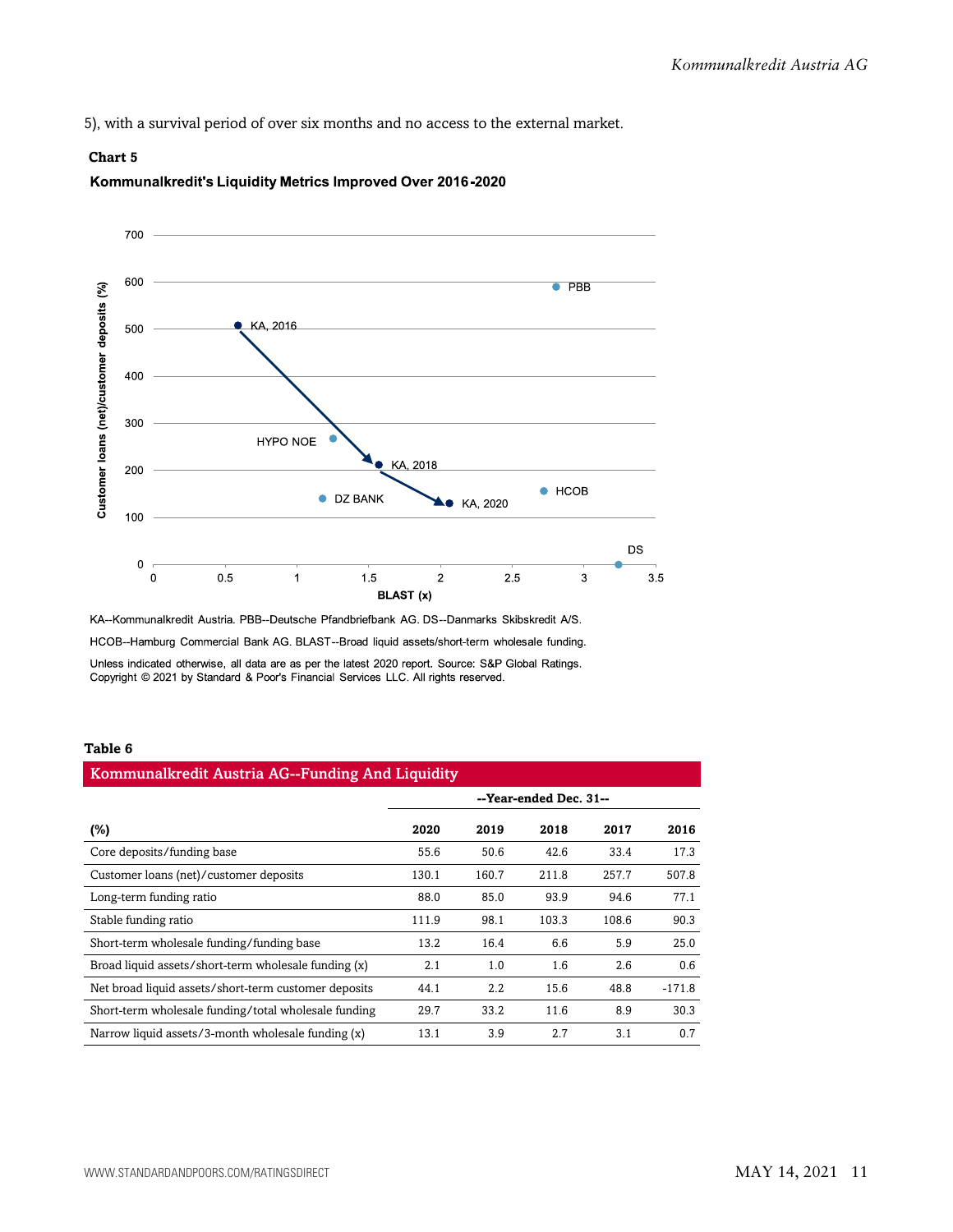#### Support: No uplift for government or additional loss-absorbing capacity (ALAC) support, and low systemic importance

The long-term rating on Kommunalkredit is at the same level as the stand-along credit profile. We regard the bank as having low systemic importance in the Austrian banking sector. Furthermore, generally, we do not incorporate government support into our ratings on systemic banks in Austria, because we think that the prospects of such support are uncertain.

We recognize that the Austrian bank resolution framework is advanced and therefore we include notches of uplift in our ratings on systemic banks that we expect will build sizable bail-in capital volumes over the coming years. However, we see a resolution scenario for Kommunalkredit as unlikely, reflecting our view of its low systemic importance, and therefore we do not incorporate any uplift under our ALAC criteria.

#### Environmental, social, and governance (ESG)

ESG factors are neutral in our assessment of Kommunalkredit's creditworthiness. Social and environmental credit factors support our comparison of Kommunalkredit with its peers, while the bank's governance standards are in line with practices in Austria. Kommunalkredit's infrastructure-financing business model, with a strong position in social infrastructure and green energy, is supported by ongoing large-scale political initiatives in these fields, even in the post-pandemic economic environment.

## <span id="page-11-0"></span>Related Criteria

- General Criteria: Group Rating Methodology, July 1, 2019
- Criteria | Financial Institutions | General: Risk-Adjusted Capital Framework Methodology, July 20, 2017
- General Criteria: Methodology For Linking Long-Term And Short-Term Ratings, April 7, 2017
- Criteria | Financial Institutions | Banks: Bank Rating Methodology And Assumptions: Additional Loss-Absorbing Capacity, April 27, 2015
- Criteria | Financial Institutions | Banks: Quantitative Metrics For Rating Banks Globally: Methodology And Assumptions, July 17, 2013
- Criteria | Financial Institutions | Banks: Banks: Rating Methodology And Assumptions, Nov. 9, 2011
- Criteria | Financial Institutions | Banks: Banking Industry Country Risk Assessment Methodology And Assumptions, Nov. 9, 2011
- General Criteria: Principles Of Credit Ratings, Feb. 16, 2011

# <span id="page-11-1"></span>Related Research

• Banking Industry Country Risk Assessment: Austria, June 17, 2020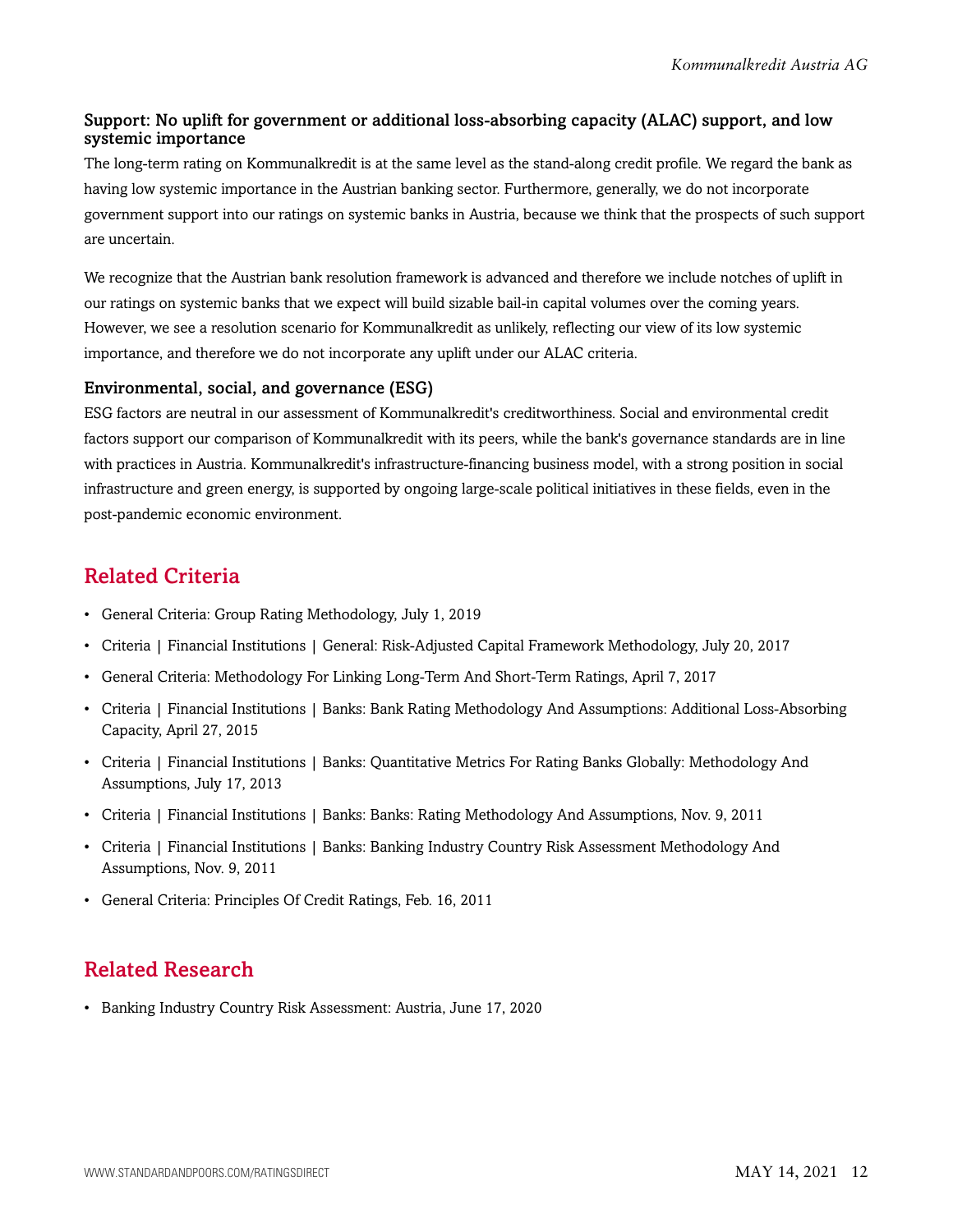|                         | <b>Anchor Matrix</b>     |                              |                          |                          |       |                      |                          |                          |                          |      |
|-------------------------|--------------------------|------------------------------|--------------------------|--------------------------|-------|----------------------|--------------------------|--------------------------|--------------------------|------|
|                         |                          |                              |                          |                          |       | <b>Economic Risk</b> |                          |                          |                          |      |
| Industry<br><b>Risk</b> | $\mathbf{1}$             | $\overline{2}$               | 3                        | $\overline{4}$           | 5     | 6                    | $\overline{7}$           | 8                        | 9                        | 10   |
| $\mathbf{1}$            | a                        | a                            | $a-$                     | bbb+                     | bbb+  | bbb                  | $\overline{\phantom{a}}$ | $\overline{\phantom{a}}$ | $\overline{\phantom{a}}$ | -    |
| $\overline{2}$          | a                        | $a-$                         | $a-$                     | bbb+                     | bbb   | bbb                  | bbb-                     | $\overline{\phantom{a}}$ | $\overline{\phantom{a}}$ | ۰    |
| 3                       | $a-$                     | $a-$                         | $bbb +$                  | bbb+                     | bbb   | bbb-                 | bbb-                     | $bb+$                    | -                        | -    |
| $\overline{4}$          | bbb+                     | bbb+                         | bbb+                     | bbb                      | bbb   | bbb-                 | $bb+$                    | bb                       | bb                       | ٠    |
| 5                       | bbb+                     | bbb                          | bbb                      | bbb                      | bbb-  | bbb-                 | $bb+$                    | bb                       | bb-                      | $b+$ |
| 6                       | bbb                      | bbb                          | bbb-                     | bbb-                     | bbb-  | $bb+$                | bb                       | bb                       | bb-                      | $b+$ |
| $\overline{7}$          | $\overline{\phantom{a}}$ | bbb-                         | bbb-                     | $bb+$                    | $bb+$ | bb                   | bb                       | bb-                      | b+                       | $b+$ |
| 8                       | $\overline{\phantom{a}}$ | ٠                            | $bb+$                    | bb                       | bb    | bb                   | bb-                      | bb-                      | $b+$                     | b    |
| 9                       | ۰                        | ۰                            | ۰                        | bb                       | bb-   | bb-                  | $b+$                     | $b+$                     | $b+$                     | b    |
| 10                      | ۰                        | $\qquad \qquad \blacksquare$ | $\overline{\phantom{a}}$ | $\overline{\phantom{a}}$ | $b+$  | $b+$                 | $b+$                     | b                        | b                        | b-   |

| Ratings Detail (As Of May 14, 2021)* |
|--------------------------------------|
| Kommunalkredit Austria AG            |
| Issuer Credit Rating                 |

Senior Secured A+/Stable A+/Stable A+/Stable A+/Stable A+/Stable A+/Stable A+/Stable

#### **Issuer Credit Ratings History**

#### **Sovereign Rating**

\*Unless otherwise noted, all ratings in this report are global scale ratings. S&P Global Ratings' credit ratings on the global scale are comparable across countries. S&P Global Ratings' credit ratings on a national scale are relative to obligors or obligations within that specific country. Issue and debt ratings could include debt guaranteed by another entity, and rated debt that an entity guarantees.

#### **Additional Contact:**

Industrial Ratings Europe; Corporate\_Admin\_London@spglobal.com

BBB-/Stable/A-3

24-Feb-2021 BBB-/Stable/A-3

Austria AA+/Stable/A-1+